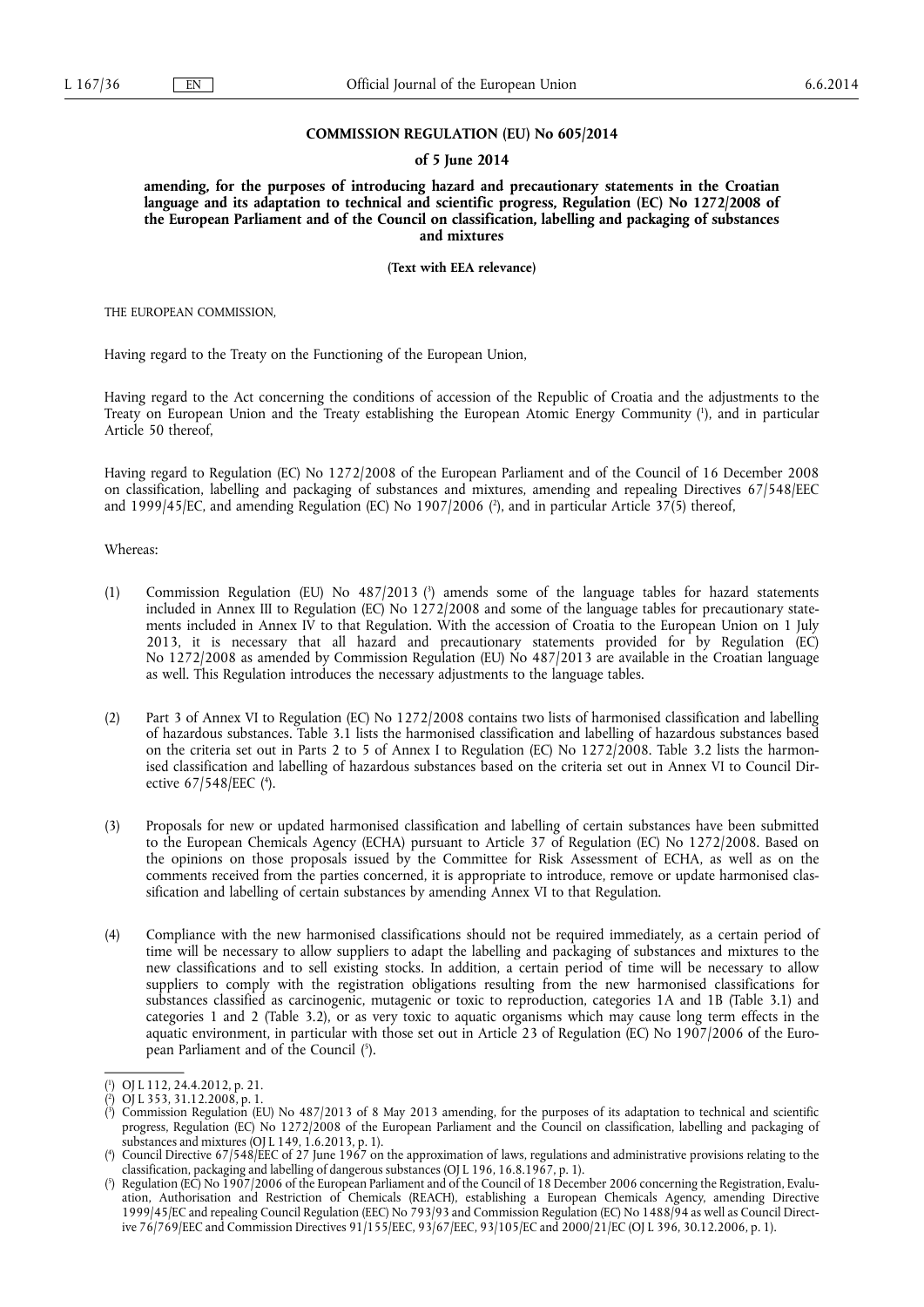- (5) In line with the transitional provisions of Regulation (EC) No 1272/2008 which allow the application of the new provisions at an earlier stage on a voluntary basis, suppliers should have the possibility of applying the new harmonised classifications and of adapting the labelling and packaging accordingly on a voluntary basis before the deadline for compliance.
- (6) The measures provided for in this Regulation are in accordance with the opinion of the Committee established under Article 133 of Regulation (EC) No 1907/2006,

HAS ADOPTED THIS REGULATION:

*Article 1* 

Regulation (EC) No 1272/2008 is amended as follows:

(1) Annex III is amended in accordance with Annex I to this Regulation;

(2) Annex IV is amended in accordance with Annex II to this Regulation;

(3) Annex VI is amended in accordance with Annex III to this Regulation.

#### *Article 2*

1. By way of derogation from Article 3(2), substances and mixtures may, before 1 December 2014 and 1 June 2015 respectively, be classified, labelled and packaged in accordance with this Regulation.

By way of derogation from Article 3(2), substances classified, labelled and packaged in accordance with Regulation (EC) No 1272/2008 and placed on the market before 1 December 2014, shall not be required to be relabelled and repackaged in accordance with this Regulation until 1 December 2016.

3. By way of derogation from Article 3(2), mixtures classified, labelled and packaged in accordance with Directive 1999/45/EC of the European Parliament and of the Council (<sup>1</sup>) or Regulation (EC) No 1272/2008 and placed on the market before 1 June 2015, shall not be required to be relabelled and repackaged in accordance with this Regulation until 1 June 2017.

4. By way of derogation from Article 3(3), the harmonised classifications set out in Annex III to this Regulation may be applied before the date referred to in Article 3(3).

*Article 3* 

1. This Regulation shall enter into force on the twentieth day following that of its publication in the *Official Journal of the European Union*.

2. Article 1(1) and (2) shall apply in respect of substances from 1 December 2014 and in respect of mixtures from 1 June 2015.

3. Article 1(3) shall apply from 1 April 2015.

This Regulation shall be binding in its entirety and directly applicable in all Member States.

Done at Brussels, 5 June 2014.

*For the Commission The President*  José Manuel BARROSO

<sup>(</sup> 1 ) Directive 1999/45/EC of the European Parliament and of the Council of 31 May 1999 concerning the approximation of the laws, regulations and administrative provisions of the Member States relating to the classification, packaging and labelling of dangerous preparations (OJ L 200, 30.7.1999, p. 1).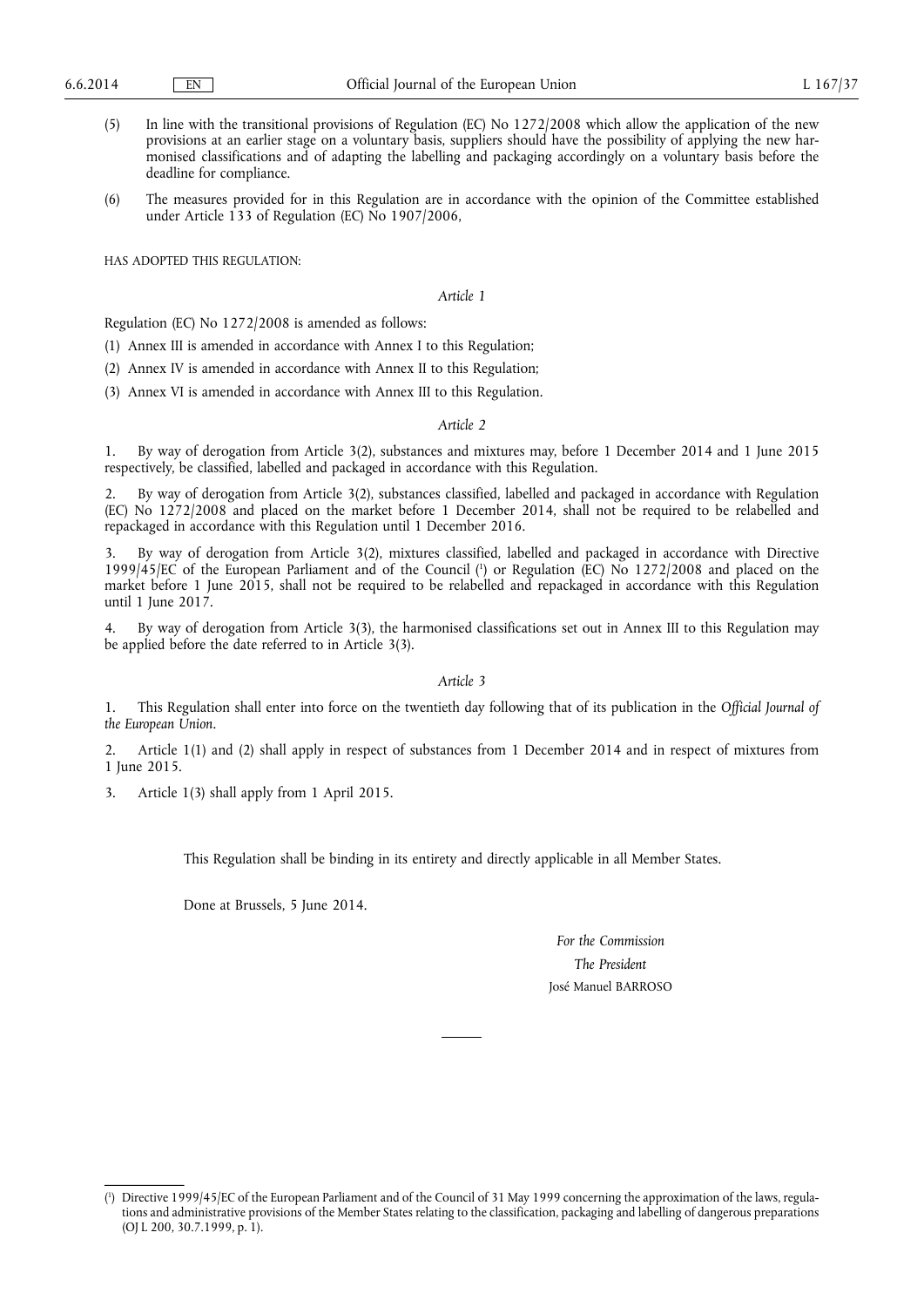# *ANNEX I*

In Part 1 of Annex III, Table 1.1 is amended as follows:

(1) in code H229, the following is inserted after the entry corresponding to GA:

|                                                                                  |                                                                                  | 'HR | Spremnik pod tlakom: može se rasprsnuti ako se grije.'                                  |
|----------------------------------------------------------------------------------|----------------------------------------------------------------------------------|-----|-----------------------------------------------------------------------------------------|
| (2) in code H230, the following is inserted after the entry corresponding to GA: |                                                                                  |     |                                                                                         |
|                                                                                  |                                                                                  | ΉR  | Može eksplozivno reagirati i bez prisustva zraka.'                                      |
|                                                                                  | (3) in code H231, the following is inserted after the entry corresponding to GA: |     |                                                                                         |
|                                                                                  |                                                                                  | 'HR | Može eksplozivno reagirati i bez prisustva zraka na povišenom tlaku i/ili temperaturi.' |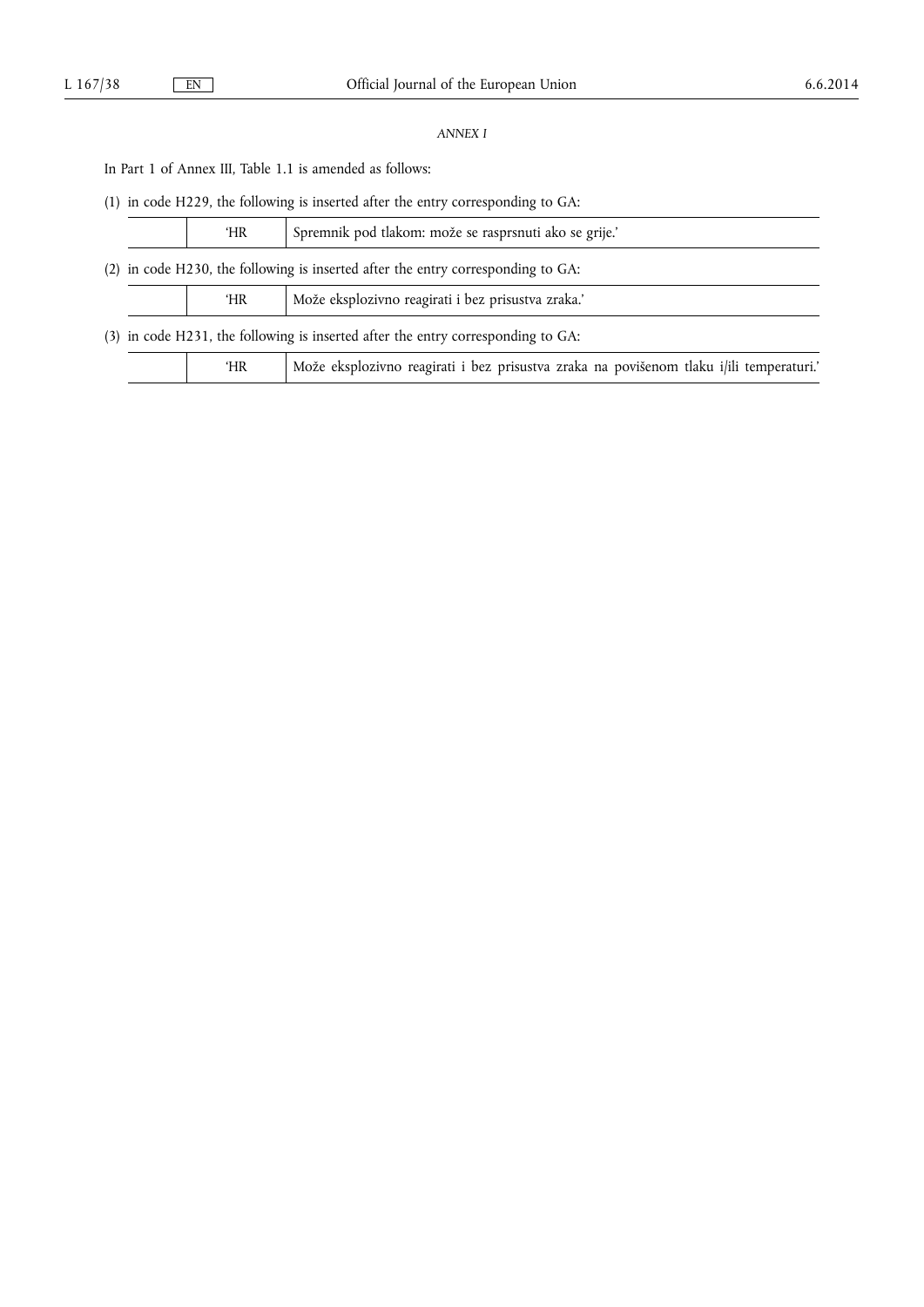## *ANNEX II*

Part 2 to Annex IV is amended as follows:

(1) Table 1.2 is amended as follows:

(a) in code P210, the following is inserted after the entry corresponding to GA:

|  | <b>HR</b> | Čuvati odvojeno od topline, vrućih površina, iskri, otvorenih plamena i ostalih<br>izvora paljenja. Ne pušiti.' |
|--|-----------|-----------------------------------------------------------------------------------------------------------------|
|--|-----------|-----------------------------------------------------------------------------------------------------------------|

(b) in code P223: The following is inserted after the entry corresponding to GA:

|  | 'HR | Spriječiti dodir s vodom.' |
|--|-----|----------------------------|
|--|-----|----------------------------|

(c) in code P244, the following is inserted after the entry corresponding to GA:

|  |  | Spriječiti dodir ventila i spojnica s uljem i masti. |
|--|--|------------------------------------------------------|
|--|--|------------------------------------------------------|

(d) in code P251, the following is inserted after the entry corresponding to GA:

|  | ΉR | Ne bušiti, niti paliti čak niti nakon uporabe.' |
|--|----|-------------------------------------------------|
|--|----|-------------------------------------------------|

(e) in code P284, the following is inserted after the entry corresponding to GA:

|  |  | [U slučaju nedovoljne ventilacije] nositi sredstva za zaštitu dišnog sustava.' |
|--|--|--------------------------------------------------------------------------------|
|--|--|--------------------------------------------------------------------------------|

### (2) Table 1.3 is amended as follows:

 $\top$ 

(a) in code P310, the following is inserted after the entry corresponding to GA:

|  |  | Odmah nazvati CENTAR ZA KONTROLU OTROVANJA/liječnika/' |
|--|--|--------------------------------------------------------|
|--|--|--------------------------------------------------------|

(b) in code P 311, the following is inserted after the entry corresponding to GA:

|  |  | Nazvati CENTAR ZA KONTROLU OTROVANJA/liječnika/' |
|--|--|--------------------------------------------------|
|--|--|--------------------------------------------------|

(c) in code P312: The following is inserted after the entry corresponding to GA:

|  | ʻHR | U slučaju zdravstvenih tegoba nazvati CENTAR ZA KONTROLU OTROVANJA/liječ-<br>nika/ |
|--|-----|------------------------------------------------------------------------------------|
|--|-----|------------------------------------------------------------------------------------|

(d) in code P340, the following is inserted after the entry corresponding to GA:

|--|

(e) in code P352, the following is inserted after the entry corresponding to GA:

 $\overline{\phantom{a}}$ 

|  | ΉR | Oprati velikom količinom vode/' |
|--|----|---------------------------------|
|--|----|---------------------------------|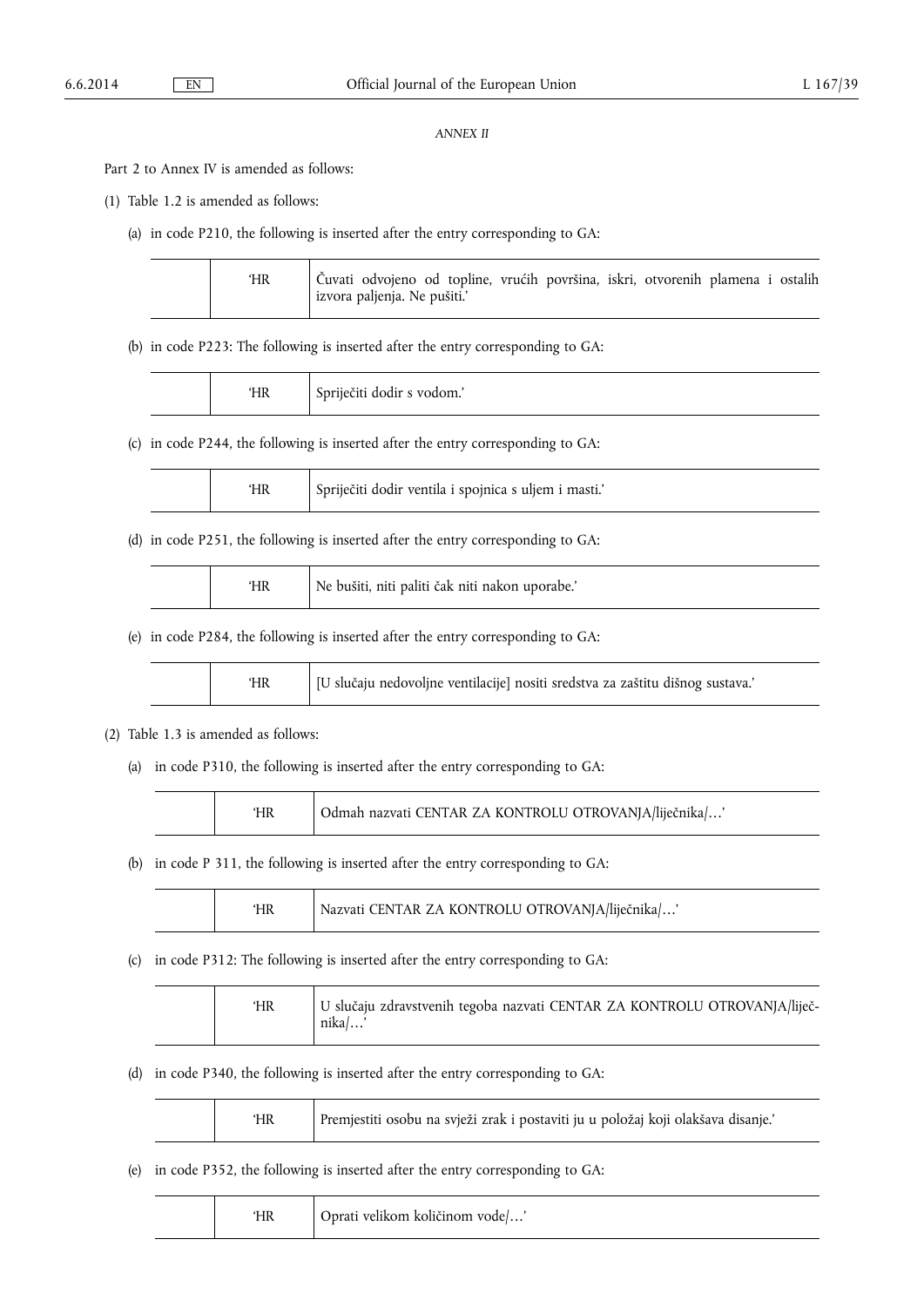# (f) in code P361, the following is inserted after the entry corresponding to GA:

|  |  | Odmah skinuti svu zagađenu odjeću.' |
|--|--|-------------------------------------|
|--|--|-------------------------------------|

# (g) in code P362, the following is inserted after the entry corresponding to GA:

|  | ΉR | Skinuti zagađenu odjeću.' |
|--|----|---------------------------|
|--|----|---------------------------|

(h) in code P364, the following is inserted after the entry corresponding to GA:

|  | UD<br>пк | <br>oprati je prije ponovne uporabe. |
|--|----------|--------------------------------------|
|--|----------|--------------------------------------|

(i) in code P378, the following is inserted after the entry GA:

| $\sim$ $\sim$ $\sim$<br>$I$ aviti $\ldots$<br>∠a<br><b>TIIZ</b><br>2asuu<br>י |
|-------------------------------------------------------------------------------|
|-------------------------------------------------------------------------------|

(j) in combined codes P301 + P310, the following is inserted after the entry corresponding to GA:

| AKO SE PROGUTA: odmah nazvati CENTAR ZA KONTROLU OTROVANJA/liječ-<br>ΉR<br>$nika/$ ' |
|--------------------------------------------------------------------------------------|
|--------------------------------------------------------------------------------------|

(k) in combined codes P301 + P312, the following is inserted after the entry corresponding to GA:

'HR AKO SE PROGUTA: u sluĀaju zdravstvenih tegoba nazvati CENTAR ZA KONTROLU OTROVANJA/lijeĀnika/…'

(l) in combined codes P302 + P352, the following is inserted after the entry corresponding to GA:

| <b>HR</b> | U SLUČAJU DODIRA S KOŽOM: oprati velikom količinom vode/' |
|-----------|-----------------------------------------------------------|
|           |                                                           |

(m) in combined codes P303 + P361+P353, the following is inserted after the entry corresponding to GA:

|  | ΉR | U SLUČAJU DODIRA S KOŽOM (ili kosom): odmah skinuti svu zagađenu odjeću.<br>Isprati kožu vodom/tuširanjem.' |
|--|----|-------------------------------------------------------------------------------------------------------------|
|--|----|-------------------------------------------------------------------------------------------------------------|

## (n) in combined codes P304 + P340, the following is inserted after the entry corresponding to GA:

| ΉR | AKO SE UDIŠE: premjestiti osobu na svježi zrak i postaviti ju u položaj koji olak-<br>šava disanie.' |
|----|------------------------------------------------------------------------------------------------------|
|    |                                                                                                      |

## (o) in combined codes P308 + P311, the following is inserted after the entry corresponding to GA:

| U SLUČAJU izloženosti ili sumnje na izloženost: nazvati CENTAR ZA KONTROLU<br>ΉR<br>OTROVANJA/liječnika/' |
|-----------------------------------------------------------------------------------------------------------|
|-----------------------------------------------------------------------------------------------------------|

(p) in combined codes P342 + P311, the following is inserted after the entry corresponding to GA:

| Pri otežanom disanju: nazvati CENTAR ZA KONTROLU OTROVANJA/liječnika/'<br>ΉR |
|------------------------------------------------------------------------------|
|------------------------------------------------------------------------------|

(q) in combined codes P361 + P364, the following is inserted after the entry corresponding to GA:

|  |  | Odmah skinuti svu zagađenu odjeću i oprati je prije ponovne uporabe.' |
|--|--|-----------------------------------------------------------------------|
|--|--|-----------------------------------------------------------------------|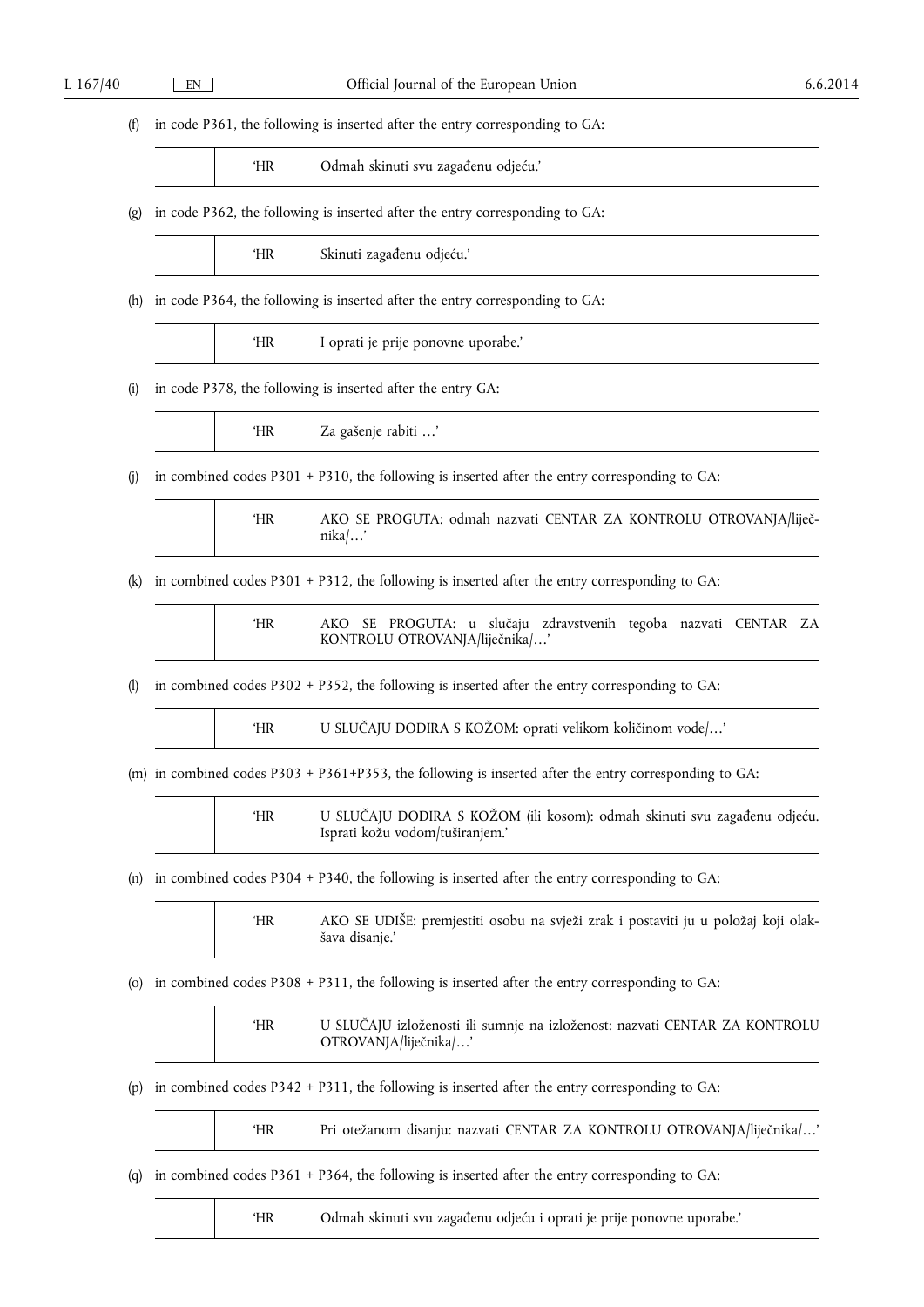# (r) in combined codes P362 + P364, the following is inserted after the entry corresponding to GA:

|                                                                                                      | Skinuti zagađenu odjeću i oprati je prije ponovne uporabe.'<br>'HR |                                       |  |  |  |
|------------------------------------------------------------------------------------------------------|--------------------------------------------------------------------|---------------------------------------|--|--|--|
| (s) in combined codes $P370 + P378$ , the following is inserted after the entry corresponding to GA: |                                                                    |                                       |  |  |  |
| ʻHR                                                                                                  |                                                                    | U slučaju požara: za gašenje rabiti ' |  |  |  |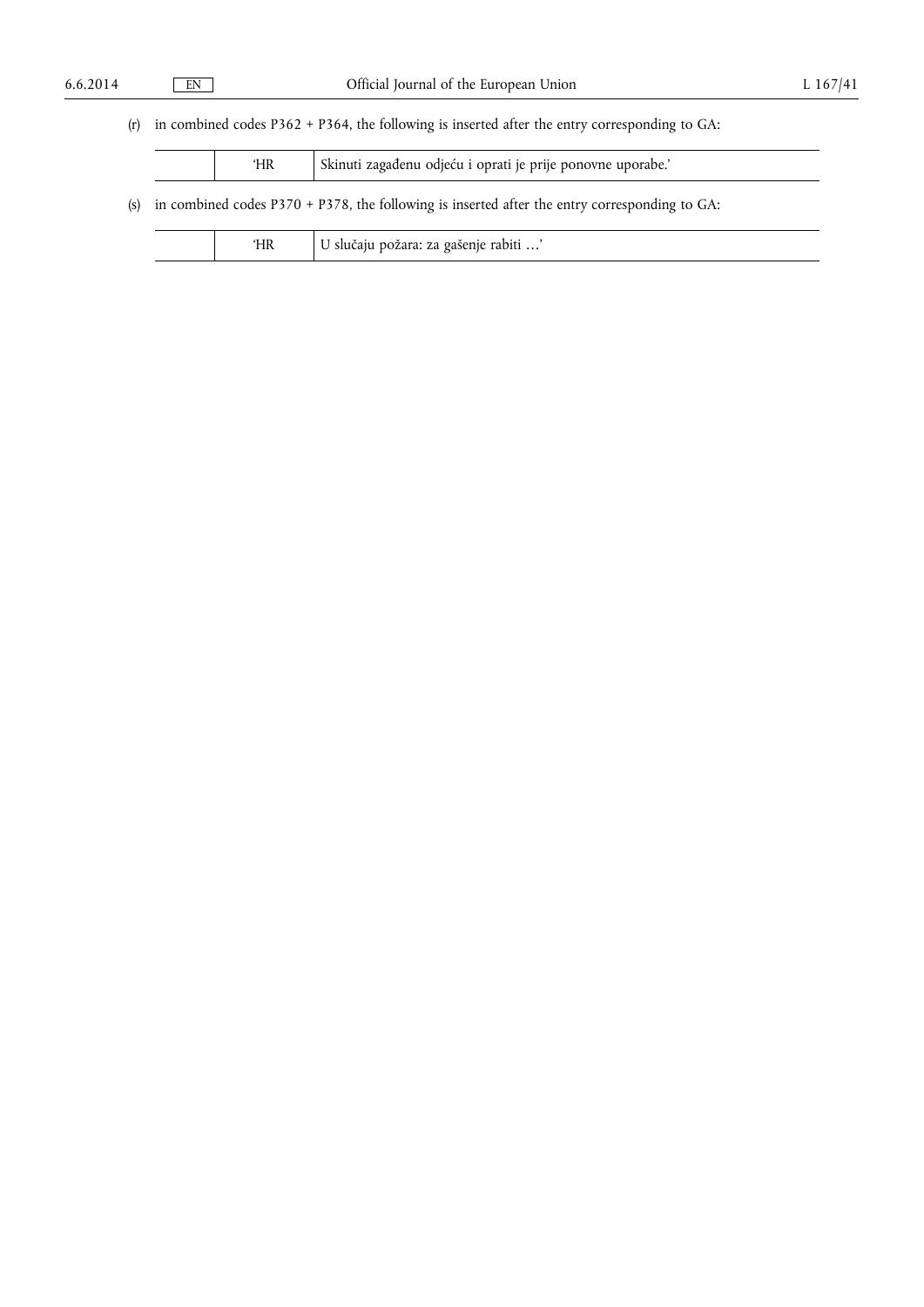$\boxed{\text{NE}}$ 

Part 3 of Annex VI is amended as follows:

(1) Table 3.1 is amended as follows:

(a) the entry corresponding to index number 015-188-00-X is deleted;

(b) the entries corresponding to index numbers 006-086-00-6, 015-154-00-4, 015-192-00-1, 601-023-00-4, 601-026-00-0, 603-061-00-7, 605-001-00-5, 605-008-00-3 and 616-035-00-5 are replaced by the following corresponding entries:

| $006-086-00-6$ | fenoxycarb (ISO); ethyl<br>[2-(4-phenoxyphenoxy)<br>ethyl]carbamate | 276-696-7 | 72490-01-8     | Carc. 2<br>Aquatic Acute 1<br>Aquatic Chronic 1                                        | H351<br>H400<br>H410                                                 | GHS08<br>GHS09<br>Wng          | H351<br>H410                                                                     |               | $M = 1$<br>$M = 10000$ |           |
|----------------|---------------------------------------------------------------------|-----------|----------------|----------------------------------------------------------------------------------------|----------------------------------------------------------------------|--------------------------------|----------------------------------------------------------------------------------|---------------|------------------------|-----------|
| 015-154-00-4   | ethephon; 2-chlor-<br>oethylphosphonic acid                         | 240-718-3 | 16672-87-0     | Acute Tox. 3<br>Acute Tox. 4<br>Acute Tox. 4<br>Skin Corr. 1C<br>Aquatic Chronic 2     | H311<br>H332<br>H302<br>H314<br>H411                                 | GHS06<br>GHS05<br>GHS09<br>Dgr | H311<br>H332<br>H302<br>H314<br>H411                                             | <b>EUH071</b> |                        |           |
| 015-192-00-1   | tetrakis(2,6-dimethyl-<br>phenyl)-m-phenylene<br>biphosphate        | 432-770-2 | 139189-30-3    | Skin Sens. 1                                                                           | H317                                                                 | GHS07<br>Wng                   | H317                                                                             |               |                        |           |
| 601-023-00-4   | ethylbenzene                                                        | 202-849-4 | $100 - 41 - 4$ | Flam. Liq. 2<br>Acute Tox. 4*<br>STOT RE 2<br>Asp. Tox. 1                              | H225<br>H332<br>H373<br>(hearing<br>organs)<br>H304                  | GHS02<br>GHS07<br>GHS08<br>Dgr | H <sub>225</sub><br>H332<br>H373<br>(hearing<br>organs)<br>H304                  |               |                        |           |
| 601-026-00-0   | styrene                                                             | 202-851-5 | $100 - 42 - 5$ | Flam. Liq. 3<br>Repr. 2<br>Acute Tox. 4*<br>STOT RE 1<br>Skin Irrit. 2<br>Eye Irrit. 2 | H226<br>H361d<br>H332<br>H372<br>(hearing<br>organs)<br>H315<br>H319 | GHS02<br>GHS08<br>GHS07<br>Dgr | H <sub>226</sub><br>H361d<br>H332<br>H372<br>(hearing<br>organs)<br>H315<br>H319 |               | $\ast$                 | ${\rm D}$ |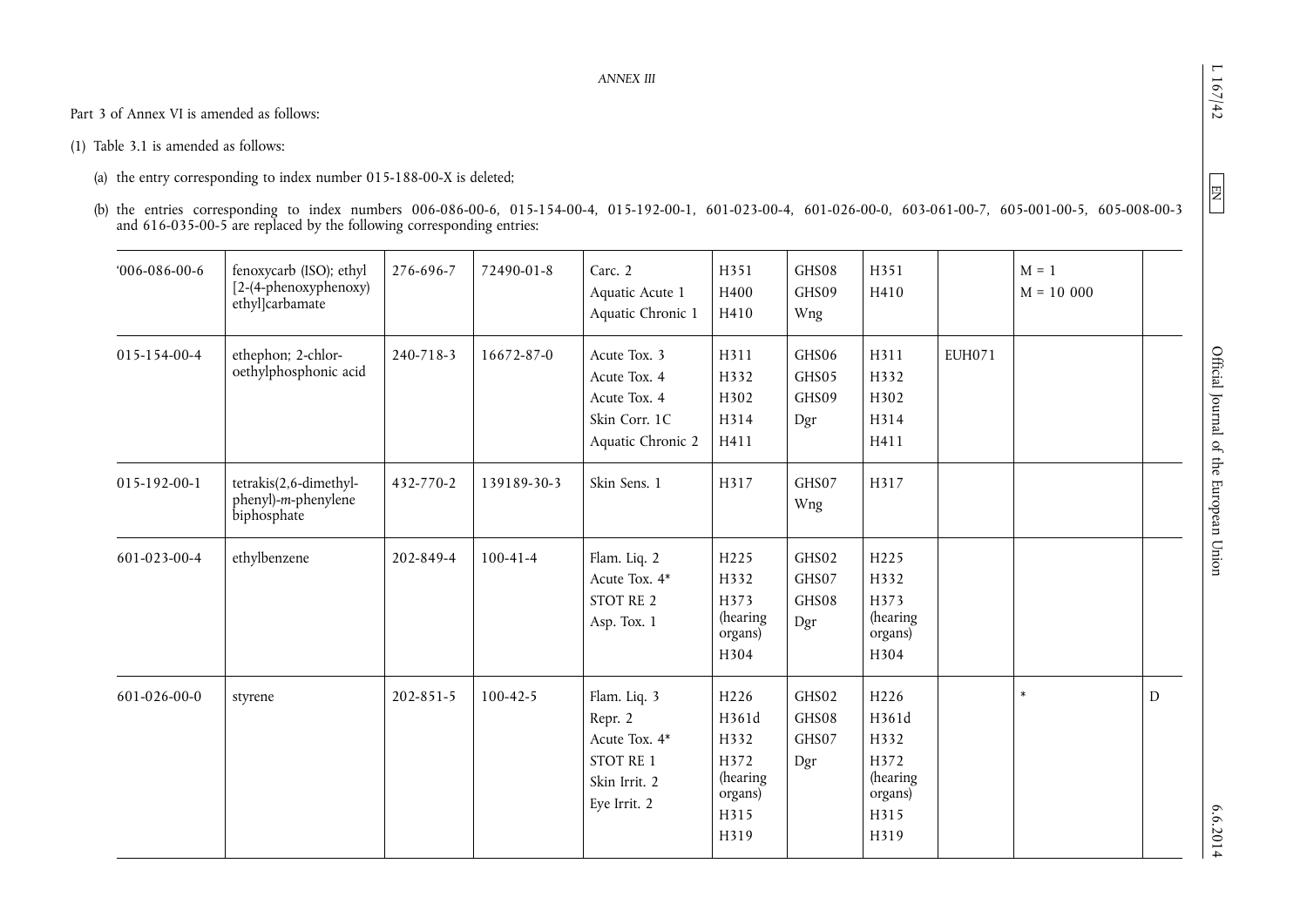| 603-061-00-7 | tetrahydro-2-furyl-<br>methanol;<br>tetrahydrofurfuryl<br>alcohol                            | 202-625-6       | 97-99-4        | Repr. 1B<br>Eye Irrit. 2                                                                                              | H360Df<br>H319                                                       | GHS08<br>GHS07<br>Dgr                   | H360Df<br>H319                                               |               |                                                                                                                                                                                                                               |      | 6.6.2014                               |
|--------------|----------------------------------------------------------------------------------------------|-----------------|----------------|-----------------------------------------------------------------------------------------------------------------------|----------------------------------------------------------------------|-----------------------------------------|--------------------------------------------------------------|---------------|-------------------------------------------------------------------------------------------------------------------------------------------------------------------------------------------------------------------------------|------|----------------------------------------|
| 605-001-00-5 | formaldehyde %                                                                               | $200 - 001 - 8$ | $50 - 00 - 0$  | Carc. 1B<br>Muta. 2<br>Acute Tox. 3*<br>Acute Tox. 3*<br>Acute Tox. 3*<br>Skin Corr. 1B<br>Skin Sens. 1               | H350<br>H341<br>H301<br>H311<br>H331<br>H314<br>H317                 | GHS08<br>GHS06<br>GHS05<br>Dgr          | H350<br>H341<br>H301<br>H311<br>H331<br>H314<br>H317         |               | $\pmb{\ast}$<br>Skin Corr. 1B;<br>H314: $C \ge 25\%$<br>Skin Irrit. 2; H315:<br>$5\% \le C < 25\%$<br>Eye Irrit. 2; H319:<br>$5\% \le C < 25\%$<br>STOT SE 3; H335:<br>$C \geq 5 \%$<br>Skin Sens. 1;<br>H317: $C \ge 0.2 \%$ | B, D | E <sub>H</sub>                         |
| 605-008-00-3 | acrolein;<br>prop-2-enal;<br>acrylaldehyde                                                   | 203-453-4       | $107 - 02 - 8$ | Flam. Liq. 2<br>Acute Tox. 1<br>Acute Tox. 2<br>Acute Tox. 3<br>Skin Corr. 1B<br>Aquatic Acute 1<br>Aquatic Chronic 1 | H <sub>225</sub><br>H330<br>H300<br>H311<br>H314<br>H400<br>H410     | GHS02<br>GHS06<br>GHS05<br>GHS09<br>Dgr | H <sub>225</sub><br>H330<br>H300<br>H311<br>H314<br>H410     | <b>EUH071</b> | Skin Corr. 1B;<br>H314: $C \ge 0.1 \%$<br>$M = 100$<br>$M = 1$                                                                                                                                                                | D    | Official Journal of the European Union |
| 616-035-00-5 | cymoxanil (ISO);<br>2-cyano-N-[(ethyla-<br>mino)carbonyl]-2-<br>(methoxyimino)aceta-<br>mide | $261 - 043 - 0$ | 57966-95-7     | Repr. 2<br>Acute Tox. 4<br>STOT RE 2<br>Skin Sens. 1<br>Aquatic Acute 1<br>Aquatic Chronic 1                          | H361fd<br>H302<br>H373<br>(blood,<br>thymus)<br>H317<br>H400<br>H410 | GHS08<br>GHS07<br>GHS09<br>Wng          | H361fd<br>H302<br>H373<br>(blood,<br>thymus)<br>H317<br>H410 |               | $M = 1$<br>$M = 1'$                                                                                                                                                                                                           |      | L 167/43                               |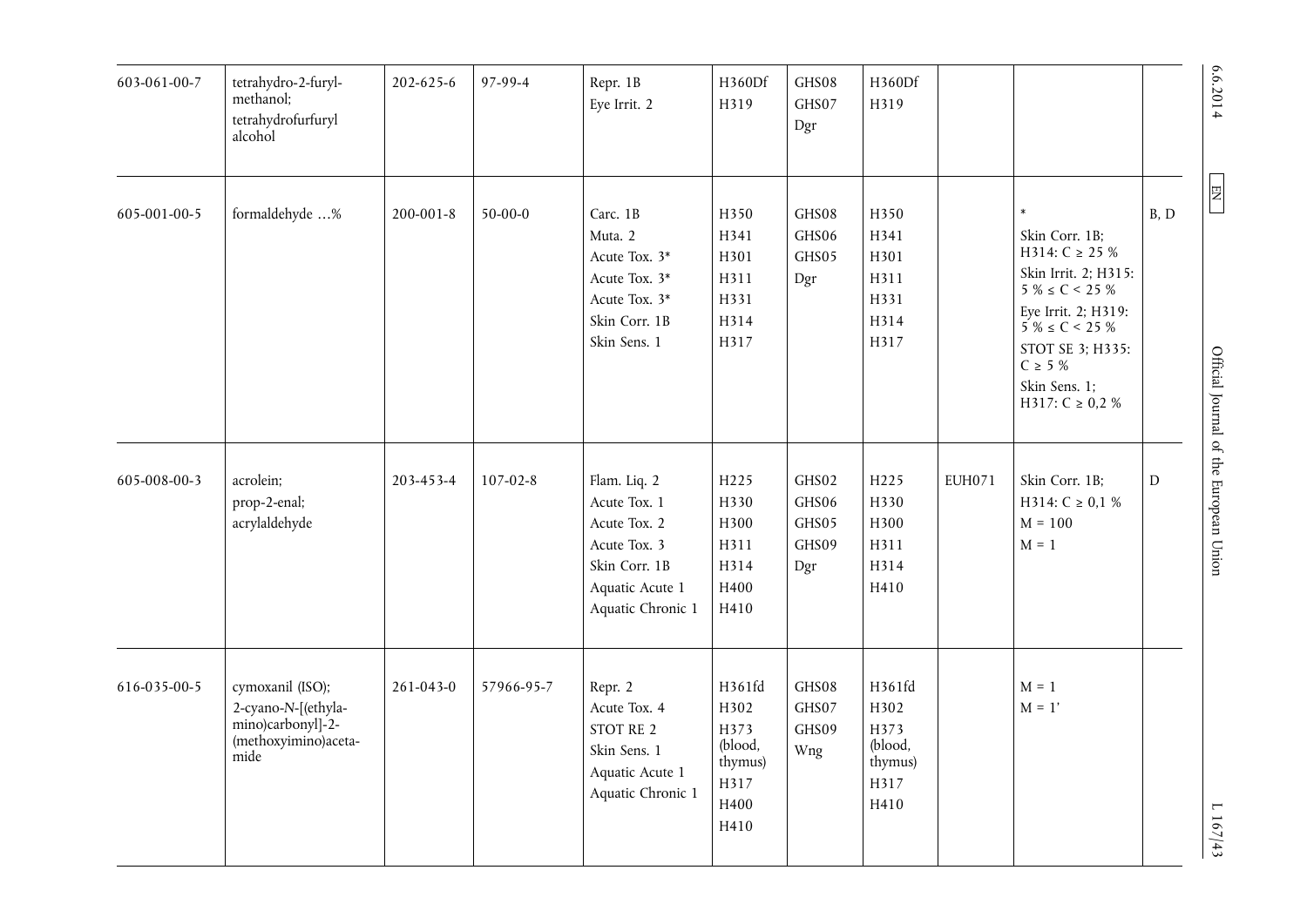(c) the following entries are inserted in accordance with the order of the entries set out in Table 3.1:

| $050-028-00-2$ | 2-ethylhexyl 10-ethyl-<br>4,4-dimethyl-7-oxo-8-<br>oxa-3,5-dithia-4-stanna-<br>tetradecanoate | 260-829-0 | 57583-35-4     | Repr. 2<br>Acute Tox. 4<br>STOT RE 1<br>Skin Sens. 1A                                 | H361d<br>H302<br>H372<br>(nervous<br>system,<br>immune<br>system)<br>H317                 | GHS08<br>GHS07<br>Dgr          | H361d<br>H302<br>H372<br>(nervous<br>system,<br>immune<br>system)<br>H317                 |               |                          |  |
|----------------|-----------------------------------------------------------------------------------------------|-----------|----------------|---------------------------------------------------------------------------------------|-------------------------------------------------------------------------------------------|--------------------------------|-------------------------------------------------------------------------------------------|---------------|--------------------------|--|
| 050-029-00-8   | dimethyltin dichloride                                                                        | 212-039-2 | 753-73-1       | Repr. 2<br>Acute Tox. 2<br>Acute Tox. 3<br>Acute Tox. 3<br>STOT RE 1<br>Skin Corr. 1B | H361d<br>H330<br>H301<br>H311<br>H372<br>(nervous<br>system,<br>immune<br>system)<br>H314 | GHS08<br>GHS06<br>GHS05<br>Dgr | H361d<br>H330<br>H301<br>H311<br>H372<br>(nervous<br>system,<br>immune<br>system)<br>H314 | <b>EUH071</b> |                          |  |
| 601-088-00-9   | 4-vinylcyclohexene                                                                            | 202-848-9 | $100 - 40 - 3$ | Carc. 2                                                                               | H351                                                                                      | GHS08<br>Wng                   | H351                                                                                      |               |                          |  |
| 601-089-00-4   | muscalure; cis-tricos-9-<br>ene                                                               | 248-505-7 | 27519-02-4     | Skin Sens. 1B                                                                         | H317                                                                                      | GHS07<br>Wng                   | H317                                                                                      |               |                          |  |
| 604-090-00-8   | 4-tert-butylphenol                                                                            | 202-679-0 | 98-54-4        | Repr. 2<br>Skin Irrit. 2<br>Eye Dam. 1                                                | H361f<br>H315<br>H318                                                                     | GHS08<br>GHS05<br>Dgr          | H361f<br>H315<br>H318                                                                     |               |                          |  |
| 604-091-00-3   | etofenprox (ISO); 2-(4-<br>ethoxyphenyl)-2-methyl-<br>propyl 3-phenoxybenzyl<br>ether         | 407-980-2 | 80844-07-1     | Lact.<br>Aquatic Acute 1<br>Aquatic Chronic 1                                         | H362<br>H400<br>H410                                                                      | GHS09<br>Wng                   | H362<br>H410                                                                              |               | $M = 100$<br>$M = 1 000$ |  |

 $L 167/44$ 

 $E$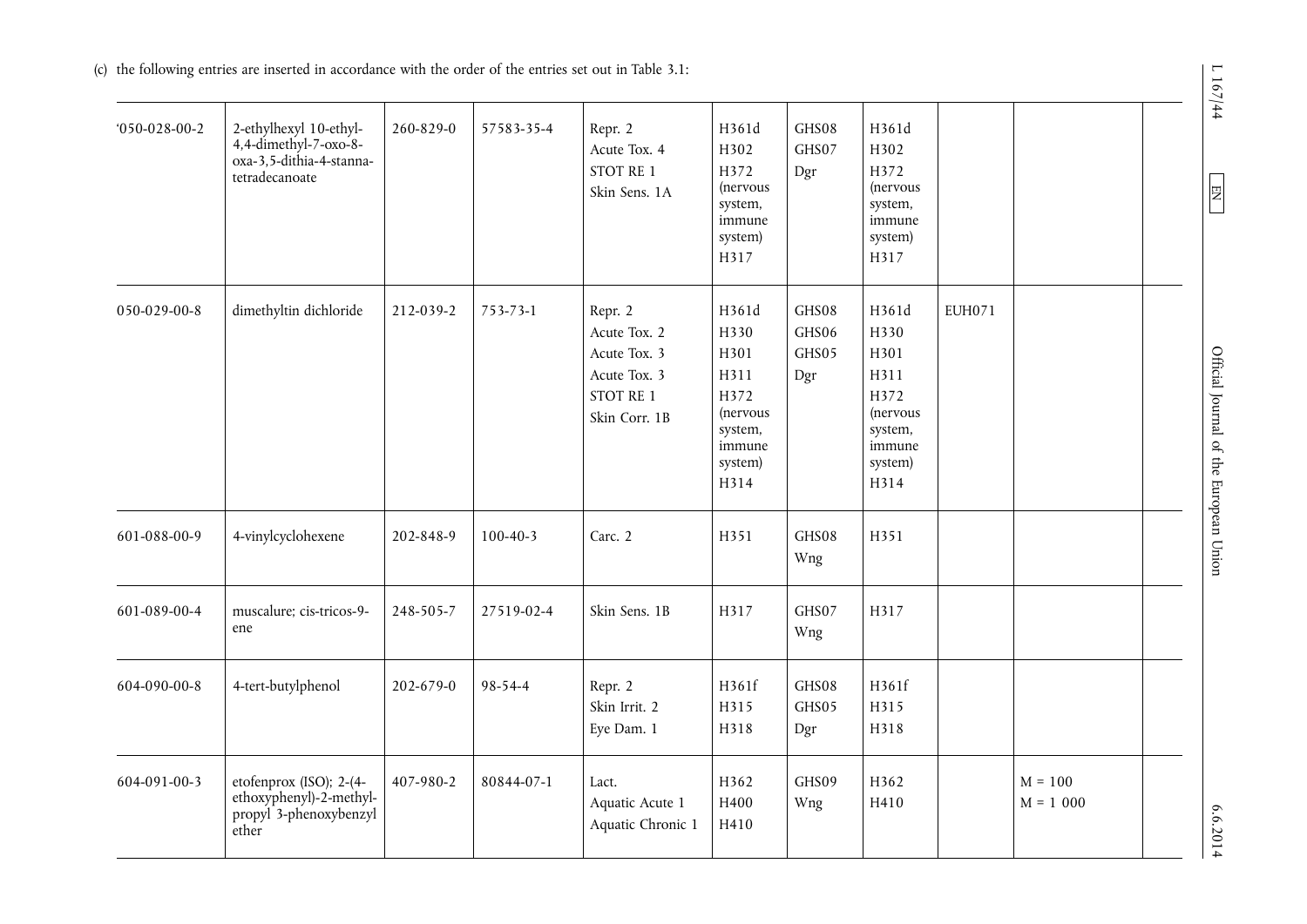| 606-146-00-7 | tralkoxydim (ISO); 2-(N-<br>ethoxypropanimidoyl)-<br>3-hydroxy-5-mesitylcy-<br>clohex-2-en-1-one                                     |           | 87820-88-0  | Carc. 2<br>Acute Tox. 4<br>Aquatic Chronic 2                                                   | H351<br>H302<br>H411                                 | GHS08<br>GHS07<br>GHS09<br>Wng          | H351<br>H302<br>H411                                 |                      | 6.6.2014                               |
|--------------|--------------------------------------------------------------------------------------------------------------------------------------|-----------|-------------|------------------------------------------------------------------------------------------------|------------------------------------------------------|-----------------------------------------|------------------------------------------------------|----------------------|----------------------------------------|
| 606-147-00-2 | cycloxydim (ISO); 2-(N-<br>ethoxybutanimidoyl)-3-<br>hydroxy-5-(tetrahydro-<br>2H-thiopyran-3-yl)<br>cyclohex-2-en-1-one             | 405-230-9 | 101205-02-1 | Repr. 2                                                                                        | H361d                                                | GHS08<br>Wng                            | H361d                                                |                      | E                                      |
| 607-705-00-8 | benzoic acid                                                                                                                         | 200-618-2 | 65-85-0     | STOT RE 1<br>Skin Irrit. 2<br>Eye Dam. 1                                                       | H372<br>(lungs)<br>(inhala-<br>tion)<br>H315<br>H318 | GHS08<br>GHS05<br>Dgr                   | H372<br>(lungs)<br>(inhala-<br>tion)<br>H315<br>H318 |                      | Official Journal of the European Union |
| 607-706-00-3 | methyl 2,5-dichloro-<br>benzoate                                                                                                     | 220-815-7 | 2905-69-3   | Acute Tox. 4<br>STOT SE 3<br>Aquatic Chronic 2                                                 | H302<br>H336<br>H411                                 | GHS07<br>GHS09<br>Wng                   | H302<br>H336<br>H411                                 |                      |                                        |
| 612-287-00-5 | fluazinam (ISO); 3-<br>chloro-N-[3-chloro-2,6-<br>dinitro-4-(trifluoro-<br>methyl)phenyl]-5-<br>(trifluoromethyl)<br>pyridin-2-amine |           | 79622-59-6  | Repr. 2<br>Acute Tox. 4<br>Eye Dam. 1<br>Skin Sens. 1A<br>Aquatic Acute 1<br>Aquatic Chronic 1 | H361d<br>H332<br>H318<br>H317<br>H400<br>H410        | GHS08<br>GHS07<br>GHS05<br>GHS09<br>Dgr | H361d<br>H332<br>H318<br>H317<br>H410                | $M = 10$<br>$M = 10$ |                                        |
| 613-317-00-X | penconazole (ISO); 1-<br>$[2-(2,4-dichlorophenyl)]$<br>pentyl]-1H-1,2,4-tria-<br>zole                                                | 266-275-6 | 66246-88-6  | Repr. 2<br>Acute Tox. 4<br>Aquatic Acute 1<br>Aquatic Chronic 1                                | H361d<br>H302<br>H400<br>H410                        | GHS08<br>GHS07<br>GHS09<br>Wng          | H361d<br>H302<br>H410                                | $M = 1$<br>$M = 1$   | L 167/45                               |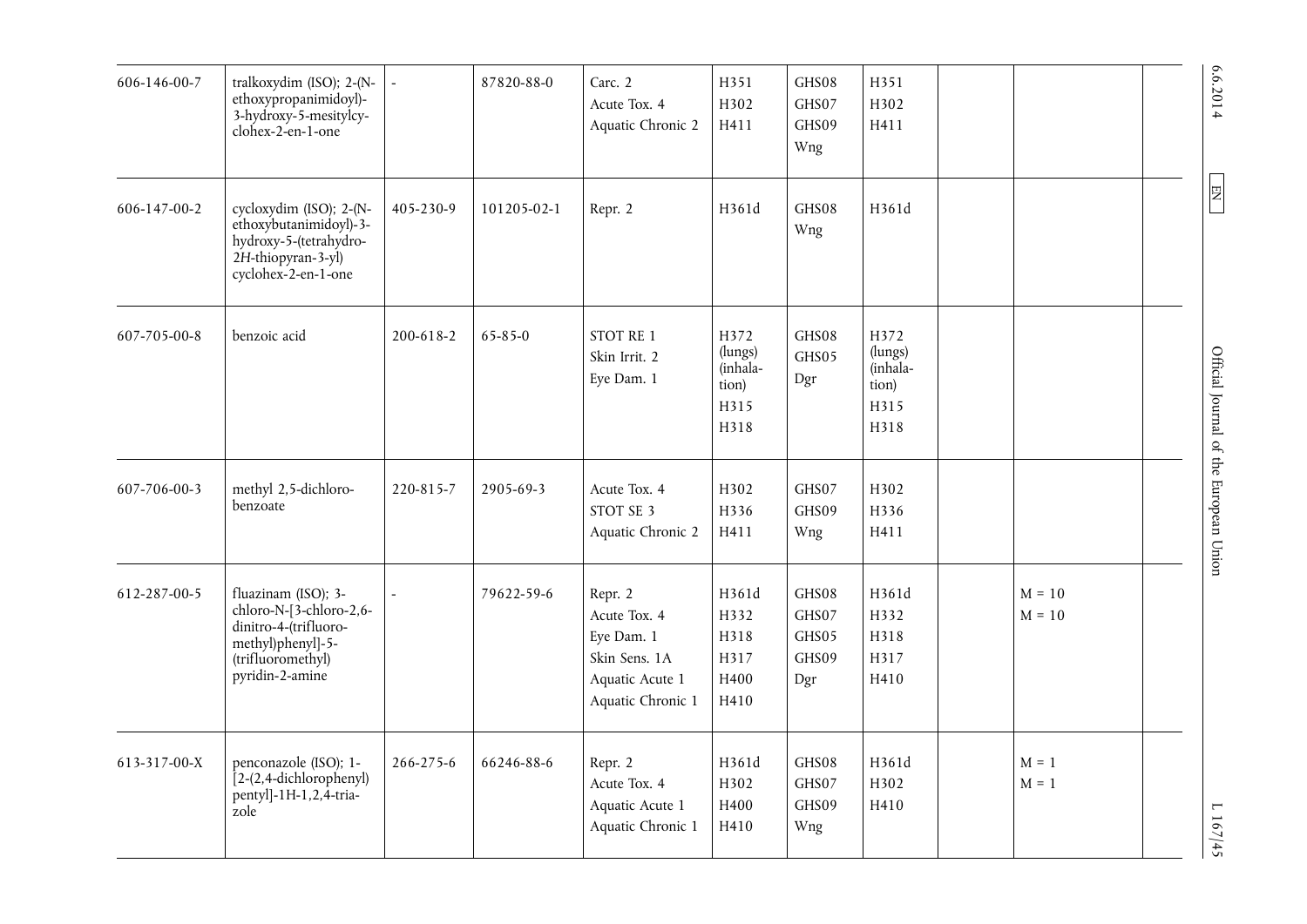| 613-318-00-5 | fenpyrazamine (ISO); S-<br>allyl 5-amino-2-<br>isopropyl-4-(2-methyl-<br>$phenyl$ )-3- $oxo-2,3-$<br>dihydro-1H-pyrazole-1-<br>carbothioate | $\sim$    | 473798-59-3 | Aquatic Chronic 2                                                                                               | H411                                                             | GHS09                                   | H411                                                     |                      |  |
|--------------|---------------------------------------------------------------------------------------------------------------------------------------------|-----------|-------------|-----------------------------------------------------------------------------------------------------------------|------------------------------------------------------------------|-----------------------------------------|----------------------------------------------------------|----------------------|--|
| 616-212-00-7 | 3-iodo-2-propynyl<br>butylcarbamate; 3-iodo-<br>prop-2-yn-1-yl butylcar-<br>bamate                                                          | 259-627-5 | 55406-53-6  | Acute Tox. 3<br>Acute Tox. 4<br>STOT RE 1<br>Eye Dam. 1<br>Skin Sens. 1<br>Aquatic Acute 1<br>Aquatic Chronic 1 | H331<br>H302<br>H372<br>(larynx)<br>H318<br>H317<br>H400<br>H410 | GHS06<br>GHS08<br>GHS05<br>GHS09<br>Dgr | H331<br>H302<br>H372<br>(larynx)<br>H318<br>H317<br>H410 | $M = 10$<br>$M = 1'$ |  |

(2) Table 3.2 is amended as follows:

(a) the entry corresponding to index number 015-188-00-X is deleted;

(b) the entries corresponding to index numbers 006-086-00-6, 015-154-00-4, 015-192-00-1, 601-023-00-4, 601-026-00-0, 603-061-00-7, 605-001-00-5 and 616-035-00-5 are replaced by the following corresponding entries:

| $006-086-00-6$ | fenoxycarb (ISO); ethyl [2-<br>(4-phenoxyphenoxy)ethyl]<br>carbamate | 276-696-7 | 72490-01-8     | Carc. Cat. 3; R40<br>N; R50-53       | Xn: N<br>R: $40-50/53$<br>S: $(2-)22-36/37-60-61$                  | N; R50-53: C $\geq$ 25 %<br>N; R51-53: 2,5 % $\leq$ C < 25 %<br>R52-53: 0,25 % $\leq C$ < 2,5 % |  |
|----------------|----------------------------------------------------------------------|-----------|----------------|--------------------------------------|--------------------------------------------------------------------|-------------------------------------------------------------------------------------------------|--|
| 015-154-00-4   | ethephon; 2-chloroethyl-<br>phosphonic acid                          | 240-718-3 | 16672-87-0     | C: R34<br>Xn; R20/21/22<br>N; R51-53 | C; N<br>R: $20/21/22 - 34 - 51/53$<br>S: $(1/2-)26-36/37/39-45-61$ | Xi; R37: 5 % ≤ C < 10 %                                                                         |  |
| 015-192-00-1   | tetrakis(2,6-dimethyl-<br>phenyl)-m-phenylene<br>biphosphate         | 432-770-2 | 139189-30-3    | R43                                  | Xi<br>R: 43<br>S: $(2-)24-37$                                      |                                                                                                 |  |
| 601-023-00-4   | ethylbenzene                                                         | 202-849-4 | $100 - 41 - 4$ | F: R11<br>Xn; R20-48/20-65           | F: Xn<br>R: 11-20-48/20-65<br>S: $(2-)16-24/25-29-62$              |                                                                                                 |  |

 $1167/46$  $\sqrt{2}$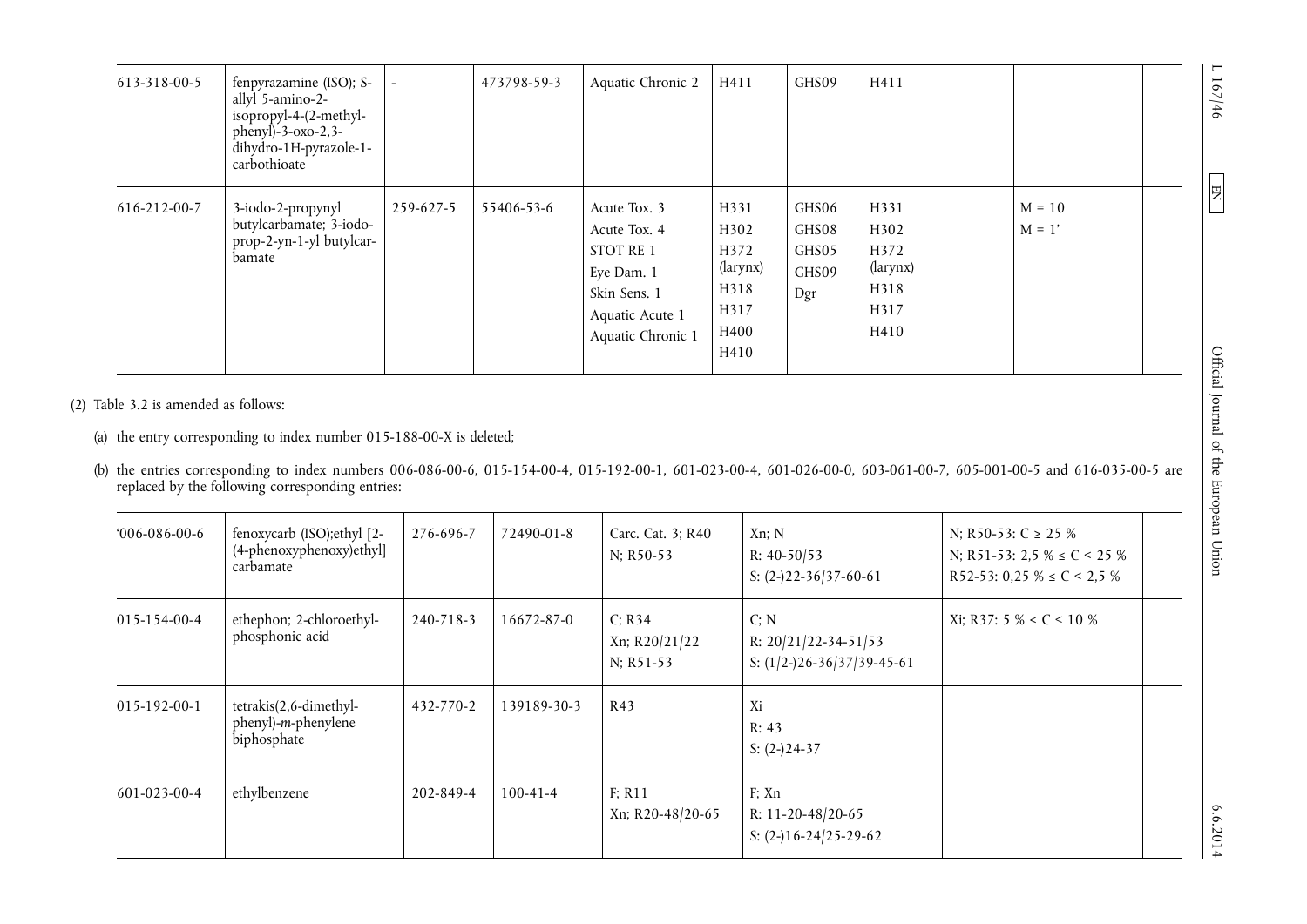| 601-026-00-0         | styrene                                                                                              | $202 - 851 - 5$ | $100 - 42 - 5$ | Repr. Cat. 3; R63<br>Xn; R20-48/20<br>Xi; R36/38<br>R10                   | Xn<br>R: 10-20-36/38-48/20-63<br>S: $(2-)23-36/37-46$              | Xn; R20: C ≥ 12,5 %<br>Xi; R36/38: C ≥ 12,5 %                                                                                                       | D    | 6.6.2014                               |
|----------------------|------------------------------------------------------------------------------------------------------|-----------------|----------------|---------------------------------------------------------------------------|--------------------------------------------------------------------|-----------------------------------------------------------------------------------------------------------------------------------------------------|------|----------------------------------------|
| 603-061-00-7         | tetrahydro-2-furylmethanol;<br>tetrahydrofurfuryl alcohol                                            | 202-625-6       | 97-99-4        | Repr. Cat. 2; R61<br>Repr. Cat. 3; R62<br>Xi; R36                         | T<br>R: 36-61-62<br>$S: 45-53$                                     | Xi; R36: C ≥ 10 %                                                                                                                                   |      | $\boxed{E}$                            |
| 605-001-00-5         | formaldehyde %                                                                                       | $200 - 001 - 8$ | $50-00-0$      | Carc. Cat. 2; R45<br>Muta. Cat. 3; R68<br>T; $R23/24/25$<br>C; R34<br>R43 | T<br>R: 23/24/25-34-43-45-68<br>$S: 45-53$                         | T; R23/24/25: C $\geq$ 25 %<br>Xn; R20/21/22: 5 % $\leq$ C<br>< 25 %<br>C; R34: $C \ge 25 \%$<br>Xi; R36/37/38: 5 % ≤ C<br>< 25 %<br>R43: C ≥ 0,2 % | B, D |                                        |
| 616-035-00-5         | cymoxanil (ISO);<br>2-cyano-N-[(ethylamino)<br>carbonyl]-2-(methoxyi-<br>mino)acetamide              | $261 - 043 - 0$ | 57966-95-7     | Repr. Cat. 3; R62-63<br>Xn; R22-48/22<br>R43<br>N; R50-53                 | Xn; N<br>R: 22-43-48/22-62-63-50/53<br>S: $(2-)36/37-46-60-61$     | N; R50-53: C $\ge$ 25 %<br>N; R51-53: 2,5 % $\leq$ C < 25 %<br>R52-53: 0,25 % $\leq$ C < 2,5 %'                                                     |      | Official Journal of the European Union |
|                      | the following entries are inserted in accordance with the order of the entries set out in Table 3.2: |                 |                |                                                                           |                                                                    |                                                                                                                                                     |      |                                        |
| $050 - 028 - 00 - 2$ | 2-ethylhexyl 10-ethyl-4,4-<br>dimethyl- $7$ -oxo-8-oxa-3,5-<br>dithia-4-stannatetrade-<br>canoate    | 260-829-0       | 57583-35-4     | Repr. Cat. 3; R63<br>T; $R48/25$<br>Xn; R22<br>R43                        | T<br>R: 22-43-48/25-63<br>S: $(1/2-)36/37-45$                      |                                                                                                                                                     |      |                                        |
| 050-029-00-8         | dimethyltin dichloride                                                                               | 212-039-2       | 753-73-1       | Repr. Cat. 3; R63<br>$T^+$ ; R26<br>T; R24/25-48/25<br>C; R34             | $T+$<br>R: 24/25-26-34-48/25-63<br>S: $(1/2-)26-28-36/37/39-45-63$ |                                                                                                                                                     |      | L 167/47                               |

| $050-028-00-2$ | 2-ethylhexyl 10-ethyl-4,4-<br>dimethyl-7- $oxo-8-oxa-3,5-$<br>dithia-4-stannatetrade-<br>canoate | 260-829-0 | 57583-35-4 | Repr. Cat. 3; R63<br>T: R48/25<br>Xn; R22<br>R43            | T<br>R: 22-43-48/25-63<br>S: $(1/2-)36/37-45$                                |  |
|----------------|--------------------------------------------------------------------------------------------------|-----------|------------|-------------------------------------------------------------|------------------------------------------------------------------------------|--|
| 050-029-00-8   | dimethyltin dichloride                                                                           | 212-039-2 | 753-73-1   | Repr. Cat. 3; R63<br>T+; R26<br>T; $R24/25-48/25$<br>C; R34 | $T+$<br>R: $24/25 - 26 - 34 - 48/25 - 63$<br>S: $(1/2-)26-28-36/37/39-45-63$ |  |

 $1167/47$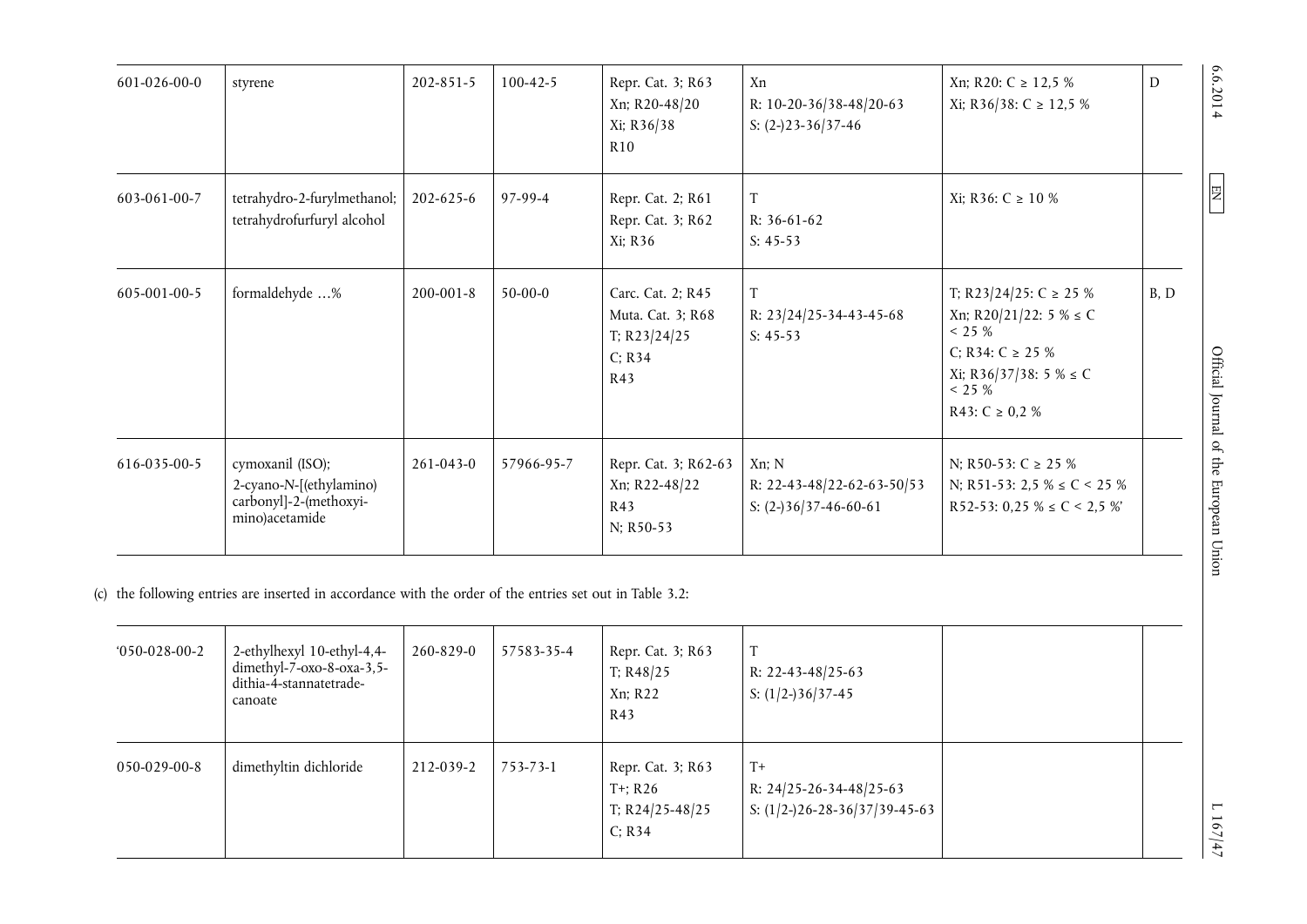| 601-088-00-9 | 4-vinylcyclohexene                                                                                                       | 202-848-9       | $100 - 40 - 3$ | Carc. Cat. 3; R40                         | Xn<br>R: 40<br>S: $(2-)36/37$                       |                                                                                                                   |  |
|--------------|--------------------------------------------------------------------------------------------------------------------------|-----------------|----------------|-------------------------------------------|-----------------------------------------------------|-------------------------------------------------------------------------------------------------------------------|--|
| 601-089-00-4 | muscalure; cis-tricos-9-ene                                                                                              | 248-505-7       | 27519-02-4     | R43                                       | Xi<br>R: 43<br>S: $(2-)24-37$                       |                                                                                                                   |  |
| 604-090-00-8 | 4-tert-butylphenol                                                                                                       | 202-679-0       | 98-54-4        | Repr. Cat. 3; R62<br>Xi; R38-41           | Xn<br>R: 38-41-62<br>S: $(2-)26-36/37/39-46$        |                                                                                                                   |  |
| 604-091-00-3 | etofenprox (ISO); 2-(4-<br>ethoxyphenyl)-2-methyl-<br>propyl 3-phenoxybenzyl<br>ether                                    | 407-980-2       | 80844-07-1     | <b>R64</b><br>N; R50-53                   | N<br>R: $50/53-64$<br>$S: 60-61$                    | N; R50-53: C $\geq$ 0,25 %<br>N; R51-53: 0,025 % $\leq$ C<br>0,25%<br>R52-53: 0,0025 % $\leq$ C<br>${}< 0.025 \%$ |  |
| 606-146-00-7 | tralkoxydim (ISO); 2-(N-<br>ethoxypropanimidoyl)-3-<br>hydroxy-5-mesitylcyclohex-<br>$2$ -en-1-one                       |                 | 87820-88-0     | Carc. Cat. 3; R40<br>Xn; R22<br>N; R51-53 | Xn; N<br>R: 22-40-51/53<br>S: $(2-)36/37-60-61$     |                                                                                                                   |  |
| 606-147-00-2 | cycloxydim (ISO); 2-(N-<br>ethoxybutanimidoyl)-3-<br>hydroxy-5-(tetrahydro-2H-<br>thiopyran-3-yl)cyclohex-2-<br>en-1-one | 405-230-9       | 101205-02-1    | F: R11<br>Repr. Cat. 3; R63               | F; Xn<br>R: 11-63<br>S: $(2-)16-36/37-46$           |                                                                                                                   |  |
| 607-705-00-8 | benzoic acid                                                                                                             | $200 - 618 - 2$ | 65-85-0        | T; R48/23<br>Xi; R38-41                   | $\rm T$<br>R: 38-41-48/23<br>S: $(1/2-)26-39-45-63$ |                                                                                                                   |  |
| 607-706-00-3 | methyl 2,5-dichloro-<br>benzoate                                                                                         | 220-815-7       | 2905-69-3      | Xn; R22<br>N; R51-53                      | Xn; N<br>R: 22-51/53<br>S: $(2-) 46-61$             |                                                                                                                   |  |

 $\sim 107/48$  Official Journal of the European Union Englishment During  $\sim 0.6$  .  $\sim 207/4$  S  $\sim 107/4$  S  $\sim 207/4$  S  $\sim 207/4$  S  $\sim 207/4$  S  $\sim 207/4$  S  $\sim 207/4$  S  $\sim 207/4$  S  $\sim 207/4$  S  $\sim 207/4$  S  $\sim 207/4$ Official Journal of the European Union

 $L$  167/48

 $\boxed{\text{EN}}$ 

6.6.2014